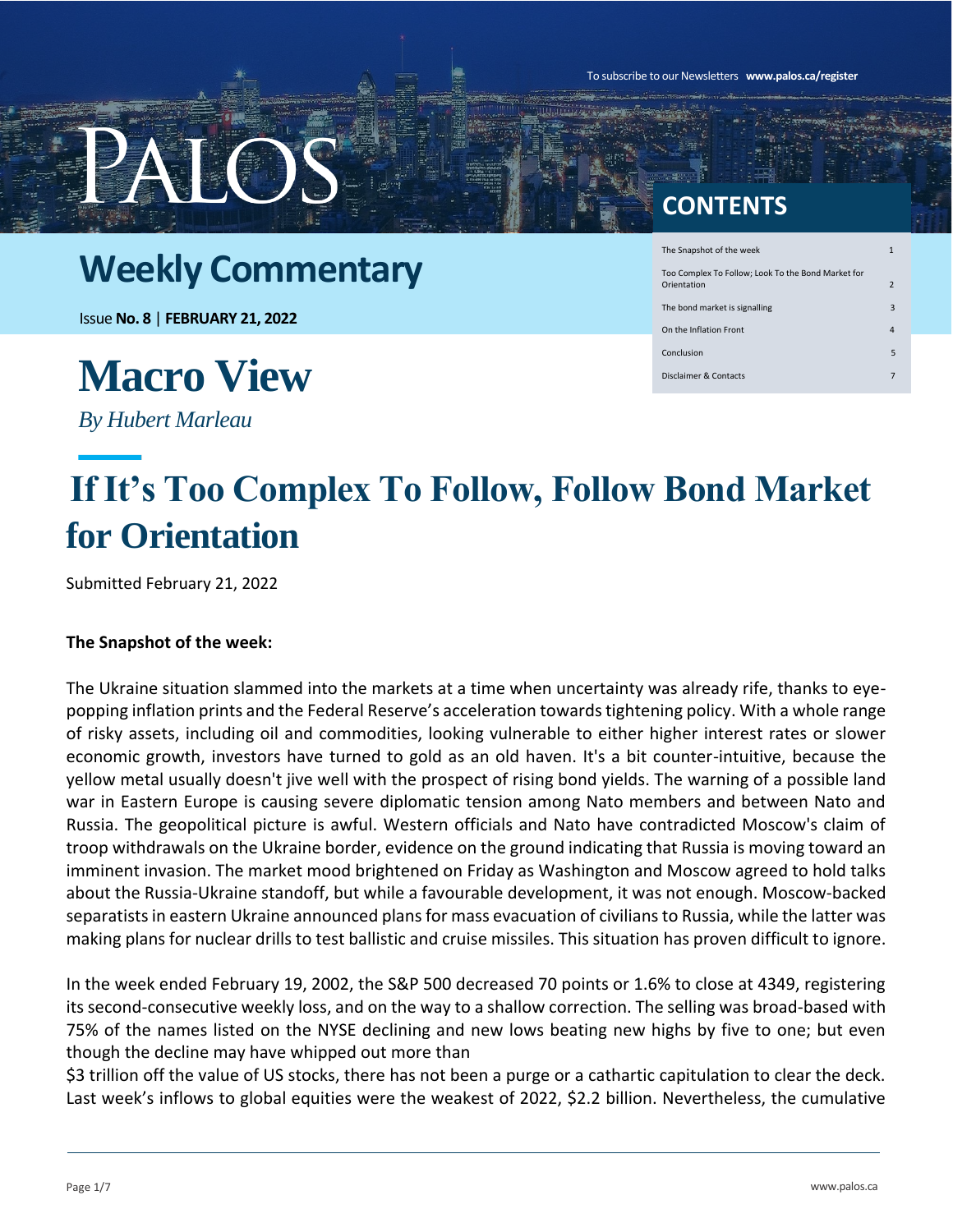

*By Hubert Marleau*

haul over the first six weeks of 2022 matched the amount seen for the same period of 2021: a year of record inflow.

#### **Too Complex To Follow; Look To the Bond Market for Orientation**

It's not going to be like it was during the past 10 years. The old way of trading stock may be over. Blame it on elevated inflation. Until recently, risk was on when the economic data was strong because inflation was so low the Fed was not expected to remove monetary support. Now that we have high inflation, risk is on only when the prints are weak, because it reduces the chances that the Fed might be too aggressive. In a world where everything seems weird, I go to the bond market for guidance. I rely on it as I would on a compass to set direction

We all know that the U.S. monetary authorities are preparing to raise interest rates in 2022. However, the question is no longer one of "if" and "when" but how frequently and by how much. The Fed has the tricky task of cooling prices, which have speeded to an annual rate of 7.5% in January, without hampering growth, which is predicted to slow to an annual rate of 1.3% in Q1, according to the Atlanta Fed's NowCasting model.

The best answer can be found in the bond market. The bond market is pretty good at signaling today what will happen to the economy tomorrow: inflation and growth. In this regard, it has the knack of being able to signal what is likely to be the Fed's monetary stance down the road. Evidently, bond investors cannot give us god-like predictions, but their reflections on what the future bears is worthy of serious consideration. Without the aid of the bond market, who knows what next month may bring? The point is that the bond market offers the best guess for where we are headed. Firstly, bond traders, unlike stock traders, can trade billions of dollars worth of trades without going to their bosses for permission. Secondly, they are the smart ones who incorporate the monetary and Keynesian theories in their thinking, diligently following macroeconomic developments, and interpreting data prints rationally. Thirdly, central banks rely on their expectations to orchestrate macroeconomic outcomes.

Bond traders don't get much attention from stock jockeys, yet the interest rate market is the single best forecaster of the economy. In the end, price inflation and economic growth will be whatever the bond market thinks they will be. James Carvill, Bill Clinton's political advisor, said: "I used to think that if there was reincarnation, I wanted to come as the President or the Pope or as a .400 baseball hitter. But now I would like to come back as the bond market: you can intimidate everybody." This point is most valid, for herein lies a truth. What they expect is written in the yield curve: the gap between the neutral and policy rates, and 10-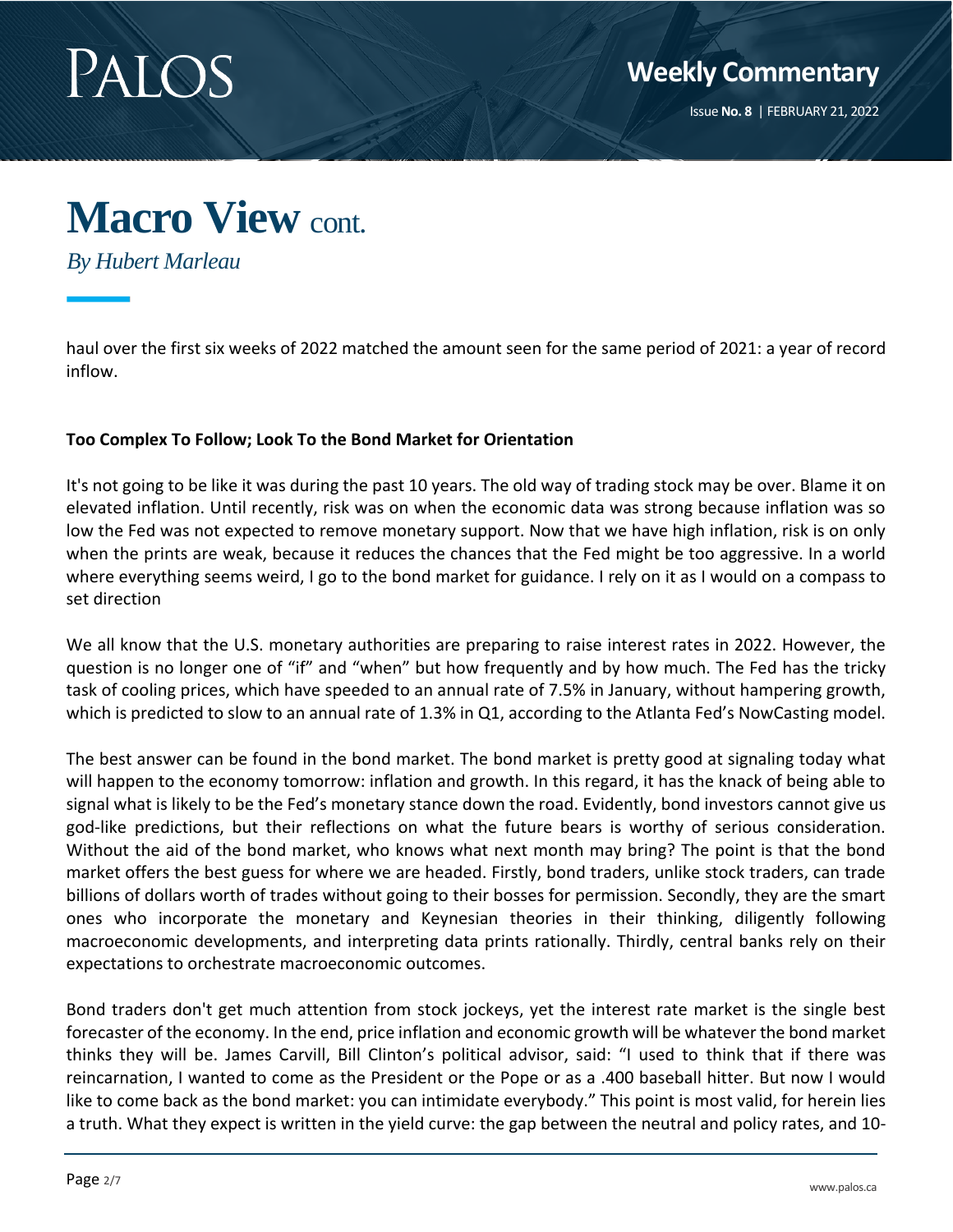

*By Hubert Marleau*

year real rates. For guidance and without much effort, stock market civilians should look there in order to see what the rational expectation of the bond experts is. Given that the future will in time become the present, the rationality of the bond market can assist investors pick a macro-path that will help the job of managing asset allocation.

#### **The bond market is signalling:**

1) That inflation is embedding itself in the economy everywhere except in long-run expectations.

2) A 100% chance that the Fed will raise its policy rate by 25 bps at its next meeting, to be held on March 15-16. The market sees only a 30% probability of a half a point rate increase, but has baked in 5 rate hikes over the next 12 months.

3) Based on the theory that the yield on five-year notes fairly represents a neutral policy rate that is consistent with output being at full potential with stable inflation, it's unlikely that the Fed will drive the Federal Funds rate any higher than 1.50%.

The narrowing yield curve is either telegraphing that the Fed is acting just as inflation is about to start falling back to its 2.0% goal, or just as growth is about to slow down close to its pre-pandemic path of 2.0%. Investors should note that the shape of the yield curve signals recession only when the 3-month interest rate and twoyear bond yield are both higher than 10-year Treasury yields, not when the curve is flattening. The spread between 10-year and 2-year Treasuries is roughly 50 bps and 160 bps between 10-year and 3-month Treasuries.

4) If bond investors were really worried about a recession, they would completely avoid default-prone, high yield bonds. Some money has fled the junk bond funds–\$3.6 billion. However, it would be an over-stretch to say credit is cracking: junk bond issuance is still being snapped-up. The allocation of credit remains smooth, credit spreads are wider but anchored, and the capital market is open to triple-C-rate bonds.

5) The spread between the 5Y5Y rate, the Fed's destination (2.00%), and the 1Y1Y rate - the Fed's policy gap (4.50%) - defines the boundaries for its activity. The wider the gap between the short and terminal rates, the more scope for stock market volatility. As one can see the spread is wide. Hence volatility.

6) Real rates have risen considerably, not because prospects are for faster growth. Lack of visibility, when it comes to long-term forecasting, has brought about higher term premiums. Indeed, contrary to the past 20 years, bond investors now want to be compensated for the risk they take.

7) Bond market derivatives are predicting that the inflation rate will fall to 4.5% by February 2023, 2.7% in February 2024, 2.5% in February 2025 and 2.0% in February 2026.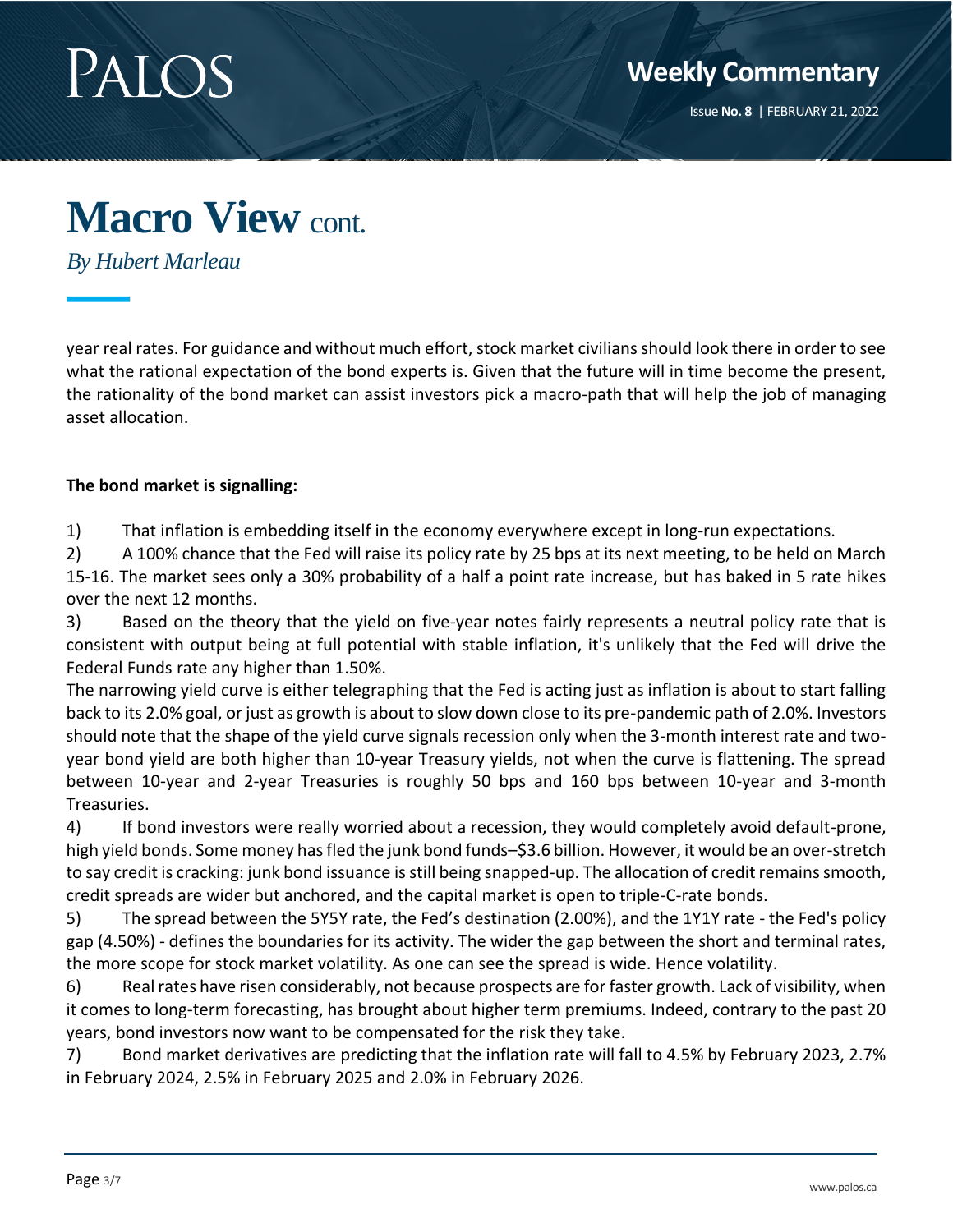

*By Hubert Marleau*

#### **On the Inflation Front:**

There is not a lot of good news on the inflation front. U.S. producer prices rose 1.0% in January and 9.7% y/y. Once volatile items, such as food, energy and trade, are stripped out, so-called core-producer prices increase 0.9% m/m and 6.9% on a year-over-year basis. This print came on the heels of another alarming report, which showed consumer prices had climbed 7.5% over the past 12 months. The BLS characterized price increases as "broad-based" and no longer attributed them only to sectors hardest hit by the pandemic.

In order to drive down the cost of goods, supply chains must normalise. Unfortunately, inflection points are difficult to spot, because directional changes usually come in small doses. But a careful examination of the numbers suggests that the rate of inflation may have peaked and is about to roll over. Price pressures are far from universal. Inflation is slowing in China, remaining largely dormant in Japan and, whilst on the rise in Europe, is not even close to American levels. Beyond the US and Germany, few countries are displaying signs of overheating or broad-based increases in prices.

The industrial heartland is dotted with examples of how links in the supply chain are adapting to keep the wheels of commerce turning in sectors like auto parts, consumer products and pharmaceuticals. A market flash produced by CNN Business, featuring UBS' indicators, which tracks supply chain stress, reported that a quarter of bottleneck pressure has been reversed. UBS said: "We attribute the sharp improvement in global delivery time indices in large part to the shift away from 'zero-Covid' in Asia, and the jump in production as restrictions were removed, leading to greater availability of goods plus an immediate reduction in backlogs." This is going on as a spending shift from goods to services is underway. DRAM eXchange reported that total Q4 DRAM output value decreased because shipments from chip makers had fallen due to poor end-user demand for TVs and consumer electronics, and because buyers' inventories were flush. Capital Economics issued a composite indicator of labour and goods shortages, based on a range of surveys, where hard data had fallen from Z-scores of 4, to 2 for product and 3 for labour.

#### **On the Growth Front:**

The so-called Misery Index, which crudely adds inflation and unemployment together, is depressing sentiment because people are expressing their displeasure with the state of the economy. Meanwhile, over the past year, real average weekly earnings have not been able to keep up with energy and food prices, leaving less income disposable for goods and services. Yet, the consumer is not dead. In January, both retail sales and industrial production rebounded. Retail sales rose 3.8%m/m and 12.3% y/y, while industrial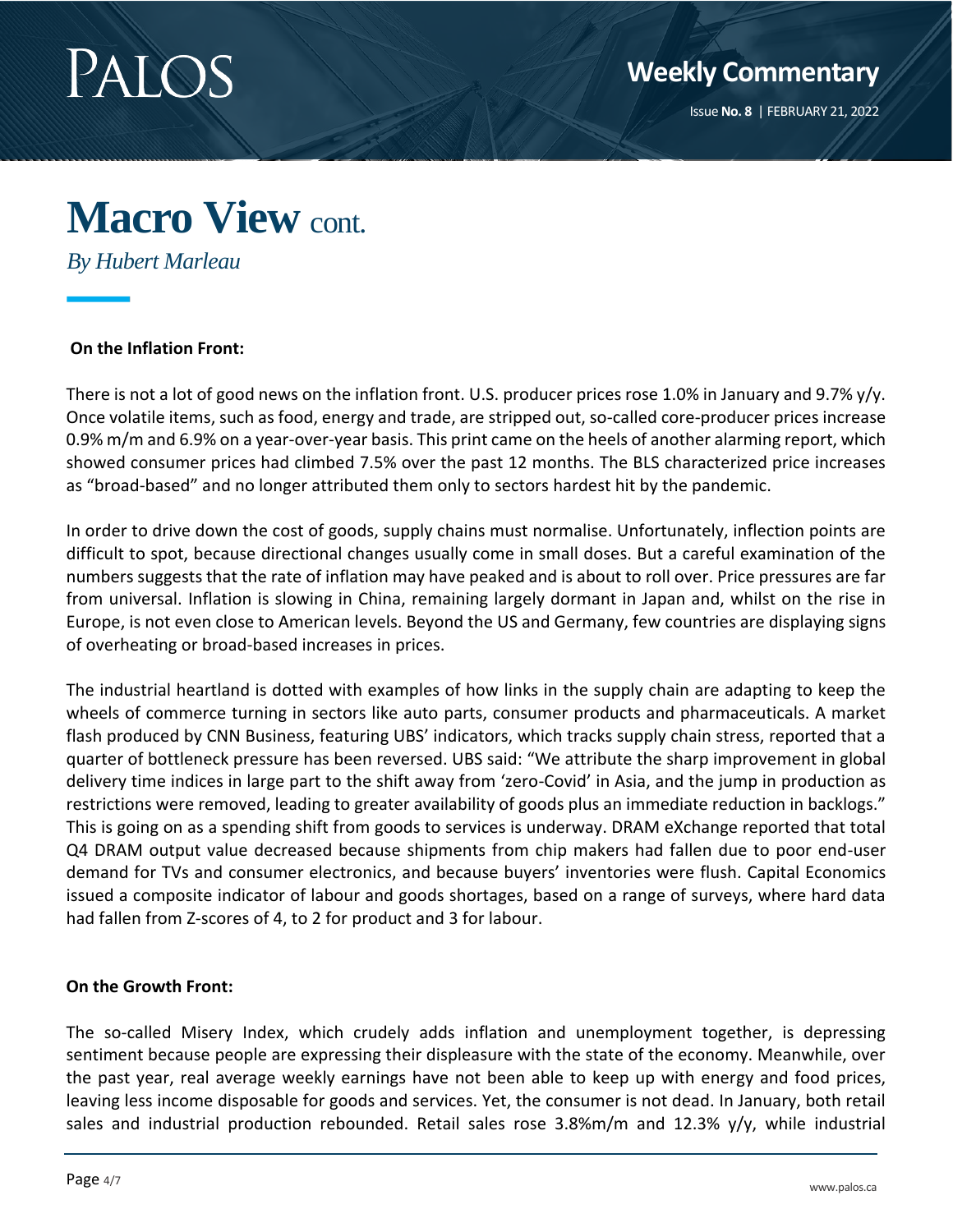

*By Hubert Marleau*

production increased 1.4% m/m, registering 4.8% y/y. Meanwhile, a hodgepodge of second-tier US data, like job claims, new orders and shipment and housing starts, paints a picture of slowing economic growth. The Atlanta Fed's NowCasting economic model is predicting that R-GDP will rise at an annual rate of 1.3% in Q1. I think it will be a bit better than that. Assuming a real consumption pace of 0.3% in February and March, the first quarter would tag an overall real growth factor of 2.0%. In contrast to previous cycles, the economy will get the benefit of fixed business capital formation. Businesses are in good shape without the side effects of a fragile credit market. Companies are able to finance capital spending from their savings and cash flows have not weakened. Survey evidence shows that capex intentions are accelerating.

#### **Conclusion:**

I have no doubt that Ukraine will remain in the spotlight over the next while. Eventually tensions will ease or a resolution will be found. At that point, stocks will get their cue from the bond and credit markets. It will help them to figure out if the Fed has a credible playbook to tame inflation and avoid a recession. The message that I get from the bond market is that withdrawing money from the stock market would be the wrong thing to do at this time. Bond traders are predicting that the Fed will execute a soft landing, extend the growth cycle and prevent runaway inflation.

Thus, yielding to the temptation to sell stocks in what is likely to be a volatile stock market might be silly. Barometers of risk-seeking speculative behaviour have collapsed but they work well as contrarian indicators. In spite of the significant increase in real yields, the Equity Risk Premium (ERP) of the S&P 500 has risen to 6.00%, making valuations about 20% cheaper than they were when this broad benchmark peaked on January 4, 2022.

According to Goldman Sachs (GS), retail investors have not lost their enthusiasm to buy the dips, contrary to popular opinion, while the press believes that retail buying has waned significantly, causing weakness in equities, thinking retail investor activity as being solely oriented to high growth stocks, IPOs and popular hedge fund shorts. The bank estimates that they bought a net \$7 billion of Russell 3000 shares since volatility spiked late last month, with the lion's share going to big-caps in Technology and Consumer Discretionary. Interestingly, data produced by the bank's electronic trading team shows that retail buying has actually accelerated. If you're wondering what they bought and sold, GS has been good enough to provide the public with a list.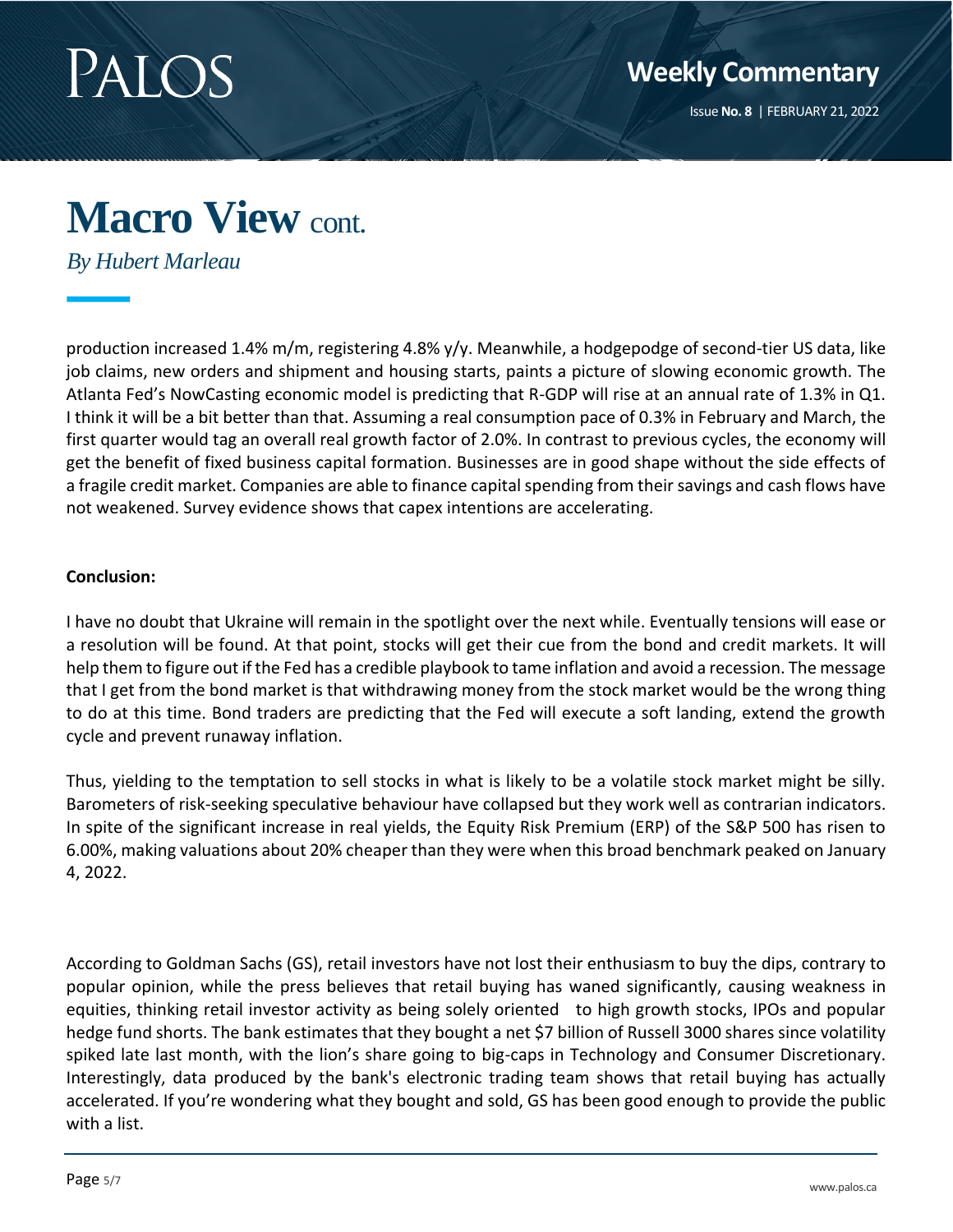

Issue **No. 8** | FEBRUARY 21, 2022



*By Hubert Marleau*

Retail investors bought: NVDA, AMZN, TSLA, MSFT, DIS, FB, BA, JPM, GOOGL, BAC, and PYPL. Retail investors sold: BABA, AAPL, MRNA, ROKU, SHOP, SNOW, T, SNAP, BIDU, BNTX, GOOG, and REGN.

Follow us on LinkedIn: